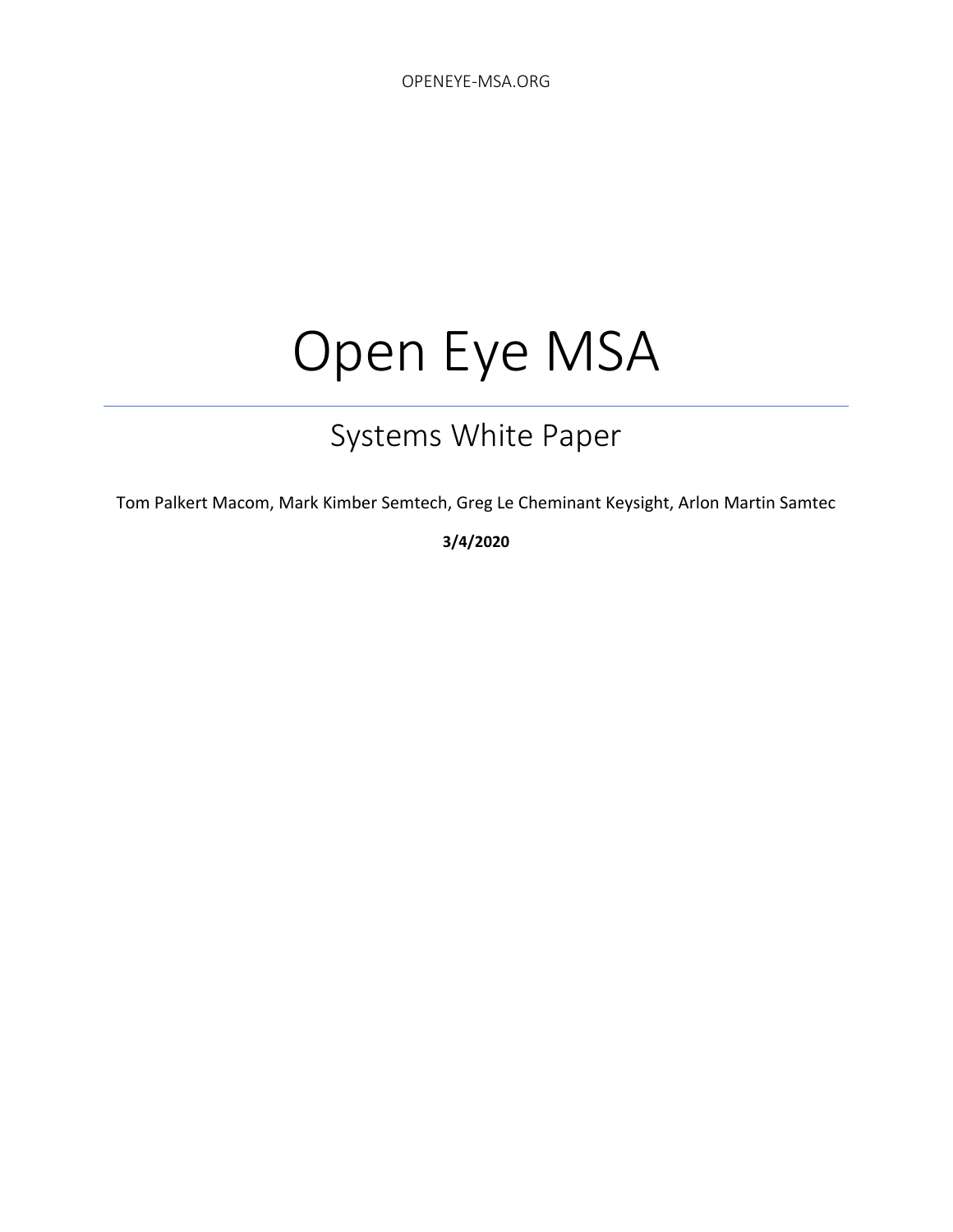| $\mathbf{1}$ |                                                                                               | Table of Contents                                                                              |  |  |  |  |  |  |  |
|--------------|-----------------------------------------------------------------------------------------------|------------------------------------------------------------------------------------------------|--|--|--|--|--|--|--|
| 2            |                                                                                               |                                                                                                |  |  |  |  |  |  |  |
| 3            |                                                                                               |                                                                                                |  |  |  |  |  |  |  |
|              | 3.1                                                                                           |                                                                                                |  |  |  |  |  |  |  |
|              | 3.2                                                                                           |                                                                                                |  |  |  |  |  |  |  |
|              | 3.3                                                                                           |                                                                                                |  |  |  |  |  |  |  |
|              | 3.4                                                                                           |                                                                                                |  |  |  |  |  |  |  |
|              | 3.5                                                                                           |                                                                                                |  |  |  |  |  |  |  |
|              | 3.6                                                                                           |                                                                                                |  |  |  |  |  |  |  |
|              | 3.7                                                                                           |                                                                                                |  |  |  |  |  |  |  |
|              | 3.7.1                                                                                         |                                                                                                |  |  |  |  |  |  |  |
|              | 3.7.2                                                                                         |                                                                                                |  |  |  |  |  |  |  |
| 4            |                                                                                               |                                                                                                |  |  |  |  |  |  |  |
|              | 4.1                                                                                           |                                                                                                |  |  |  |  |  |  |  |
| 5            |                                                                                               |                                                                                                |  |  |  |  |  |  |  |
|              |                                                                                               |                                                                                                |  |  |  |  |  |  |  |
|              |                                                                                               |                                                                                                |  |  |  |  |  |  |  |
|              |                                                                                               | Figure 3-2: Data Center Leaf and Spine interconnects (Courtesy Juniper Networks) 4             |  |  |  |  |  |  |  |
|              |                                                                                               | Figure 3-3: Block diagram of Open Eye module design vs. TDECQ module design showing power      |  |  |  |  |  |  |  |
|              |                                                                                               |                                                                                                |  |  |  |  |  |  |  |
|              |                                                                                               |                                                                                                |  |  |  |  |  |  |  |
|              |                                                                                               |                                                                                                |  |  |  |  |  |  |  |
|              |                                                                                               |                                                                                                |  |  |  |  |  |  |  |
|              |                                                                                               |                                                                                                |  |  |  |  |  |  |  |
|              | Figure 3-9: TDECQ requires optimization of a 5-tap FFE prior to eye analysis. The transmitter |                                                                                                |  |  |  |  |  |  |  |
|              |                                                                                               | signal (yellow) passes through a virtual equalizer and the equalizer output waveform (blue) is |  |  |  |  |  |  |  |
|              |                                                                                               |                                                                                                |  |  |  |  |  |  |  |
|              |                                                                                               |                                                                                                |  |  |  |  |  |  |  |
|              |                                                                                               |                                                                                                |  |  |  |  |  |  |  |
|              |                                                                                               |                                                                                                |  |  |  |  |  |  |  |
|              |                                                                                               |                                                                                                |  |  |  |  |  |  |  |
|              |                                                                                               |                                                                                                |  |  |  |  |  |  |  |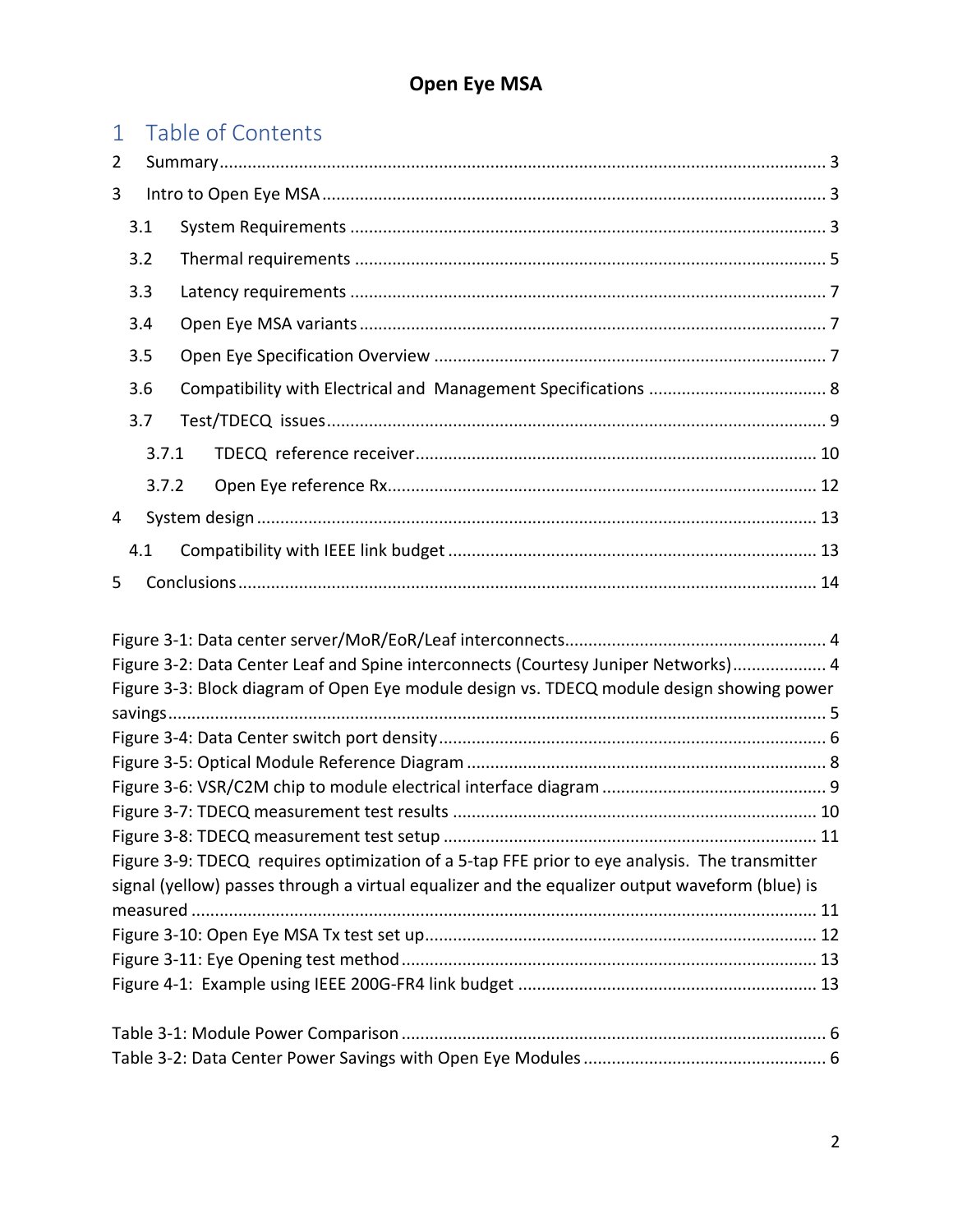#### <span id="page-2-0"></span>2 Summary

The Open Eye MSA was formed with the goal of relaxing the industry standard optical specifications to enable reduced power, latency, size and cost of high performance optical modules. For example, eliminating TDECQ testing reduces cost and design complexity and still provides an IEEE compatible link budget.

### <span id="page-2-1"></span>3 Intro to Open Eye MSA

The Open Eye MSA is an industry group formed to define optical module specifications that provide the optimum port bandwidth, power, latency and density for next generation optical switches. The specifications developed by the MSA will leverages the industry's existing test methodology for measurement of eye diagrams and BER. Modules that comply with the Eye Opening specifications will interoperate across multiple venders. Participants in the MSA include Clock and Date Recovery (CDR) IC suppliers, optical module suppliers and system developers. The MSA specifications will support both existing module types (SFP, QSFP) and higher density emerging module types (SFP-DD, DSFP, QSFP-DD, OSFP, Co-packaged Optics)

The MSA work was initiated in response to large data center requirements for higher speed, higher density, low latency optical module solutions. The existing optical specifications for these next generation module designs hampers the adoption of the latest technology by requiring high power components and complex test methodologies that are typically utilized in long haul telecommunications and/or enterprise applications.

#### <span id="page-2-2"></span>3.1 System Requirements

Next generation data center requires a doubling of both speed and density to achieve the throughput required by Web 2.0 applications. This goal must be achieved within the limitations of low latency, cost and thermal constraints.

[Figure 3-1](#page-3-0) an[d Figure 3-2](#page-3-1) show a data center architecture utilizing Middle/End of Row switches (MoR/EoR). This architecture requires the use of optical connections between the switch and server. These optical links replace the previous use of copper cable interconnects between a server and Top of Rack (ToR) switch. Because the passive copper cables dissipated no power and had very low latency, it is important that the replacement optical modules have the lowest module power and latency possible. The Open Eye MSA will achieve these goals, enabling the desired transition to MoR and EoR data center architectures.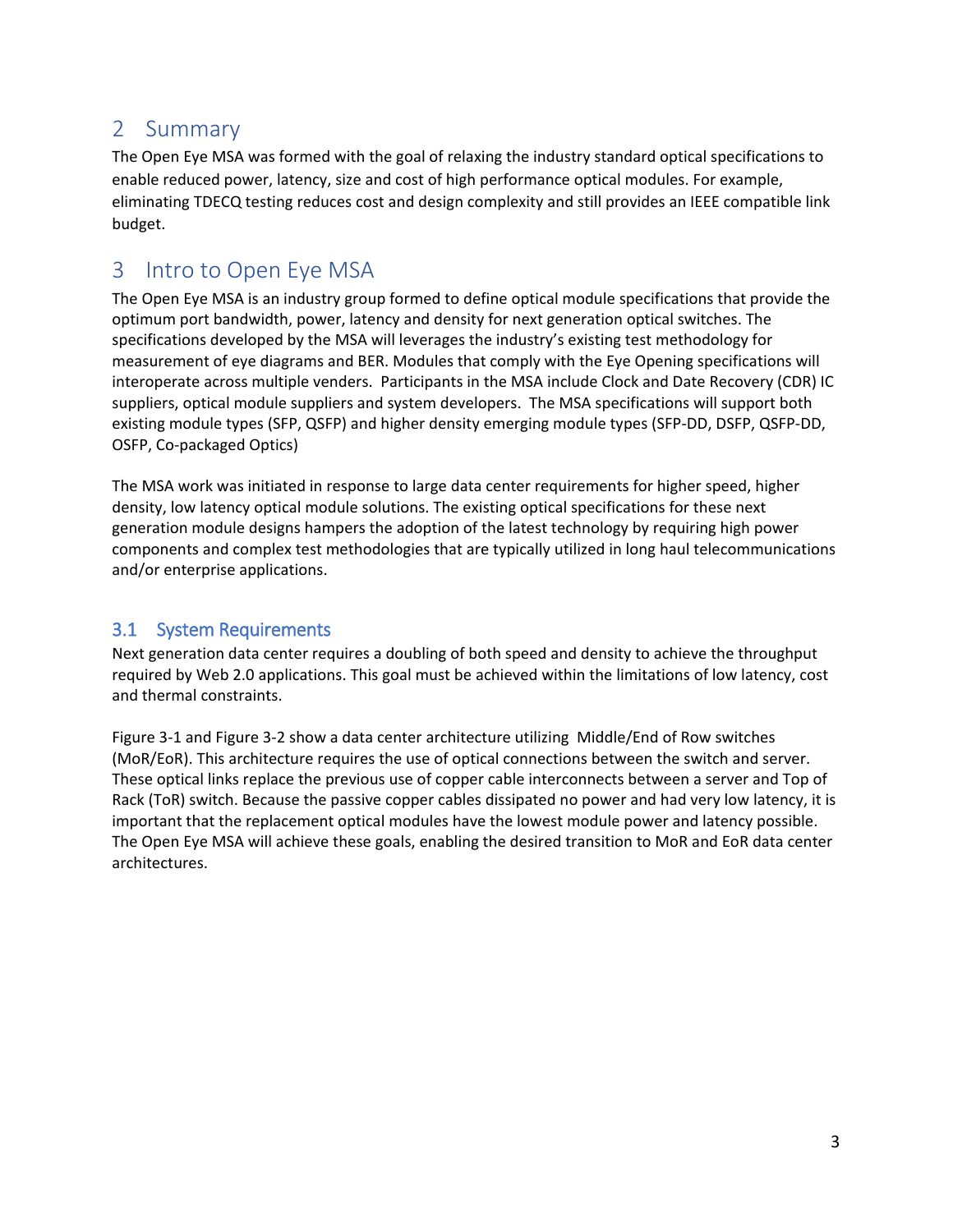

*Figure 3-1: Data center server/MoR/EoR/Leaf interconnects*

<span id="page-3-0"></span>

<span id="page-3-1"></span>*Figure 3-2: Data Center Leaf and Spine interconnects (Courtesy Juniper Networks)*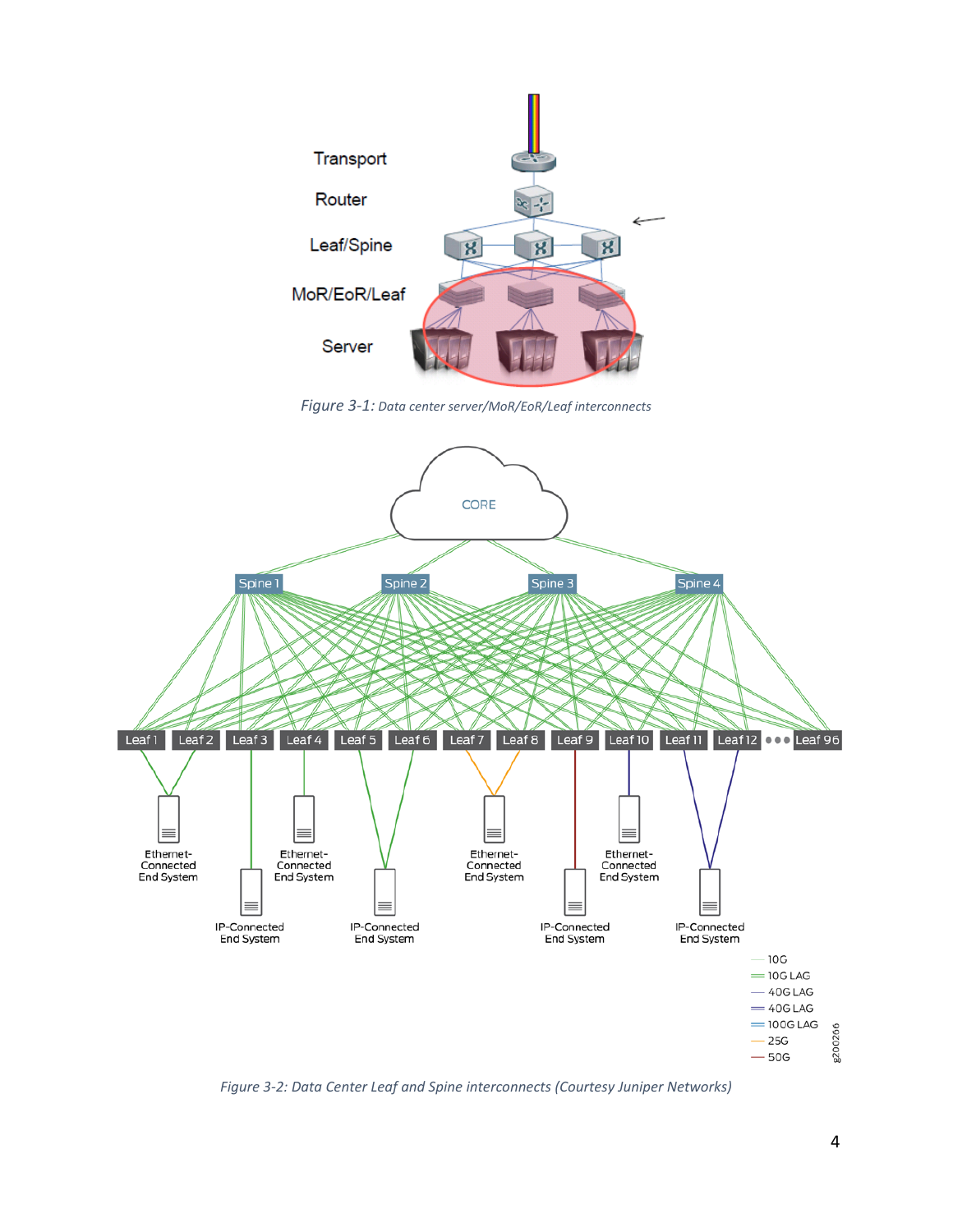#### <span id="page-4-0"></span>3.2 Thermal requirements

Thermal requirements for data centers force the reduction of power of higher bandwidth modules in legacy form factors such as SFP and QSFP in addition to enabling higher density modules such as QSFP-DD and OSFP. The Open Eye MSA specifications will allow optical module makers to achieve lower power in next generation designs. (For details on thermal requirements see the Open Eye MSA thermal white paper) [Figure 3-4](#page-5-0) shows the layout of a typical data center network switch. The use of front panel pluggable modules places a large amount of power dissipation into the faceplate of the switch. This use of stacked pluggable module cages places additional thermal constraints on the module. Any reduction in module power dissipation provides large system benefits when applied across a 36-48 port switch. The Open Eye MSA provides a large reduction in module power dissipation that will enable large port count next generation network switches using simpler cooling techniques. This provides network switch providers a large cost savings by eliminating the requirement for advanced cooling features such as liquid cooling.

Detailed thermal analysis can be found in the Open Eye Thermal white paper. A summary calculation of the power savings provided by the Open Eye MSA 200G-FR4 module is shown in Table 1.

<span id="page-4-1"></span>*Figure 3-3: Block diagram of Open Eye module design vs. TDECQ module design showing power savings*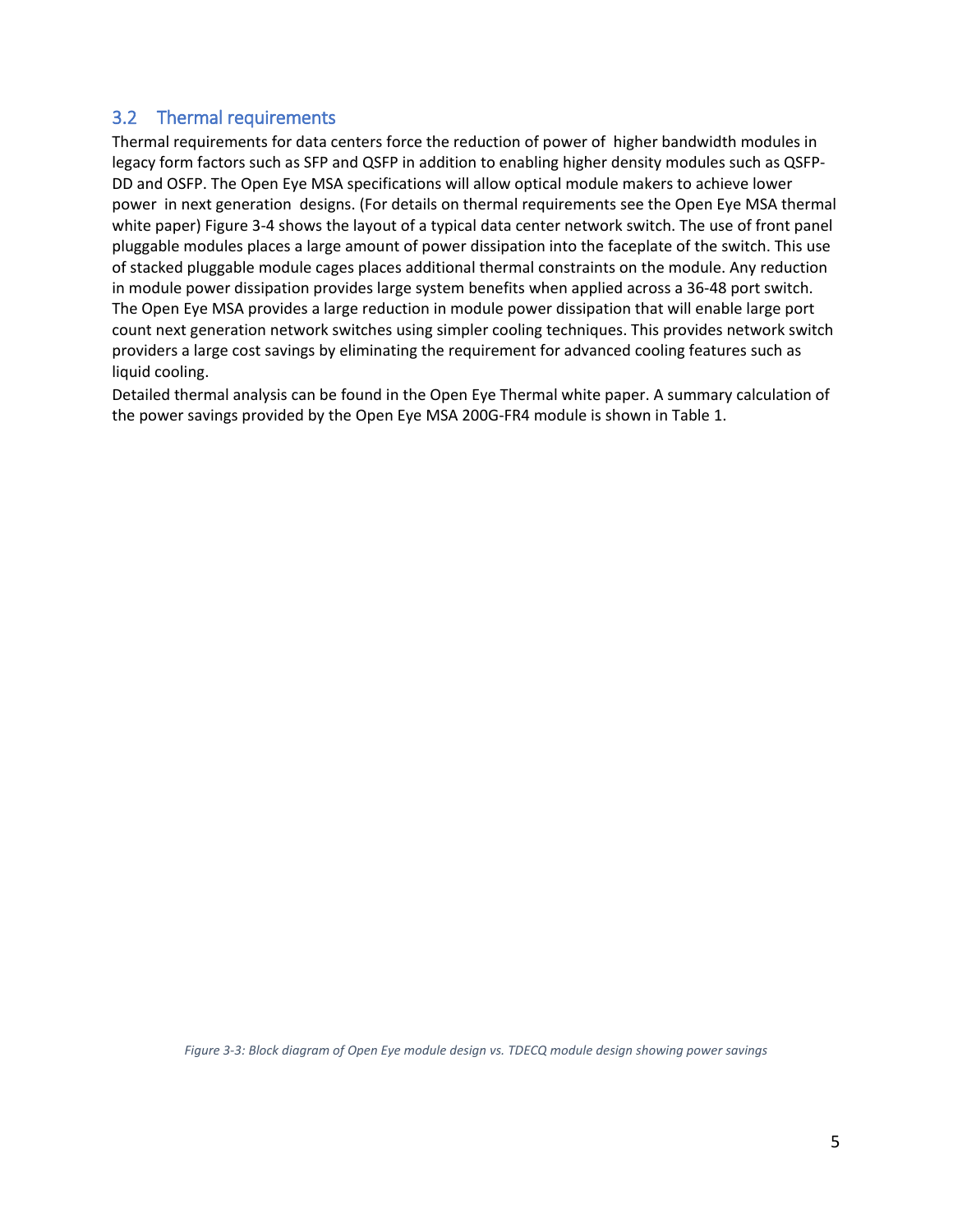#### *Table 3-1: Module Power Comparison*

<span id="page-5-1"></span>

| Module Type           | Module power (Watts) | Optical CDR type |  |
|-----------------------|----------------------|------------------|--|
| 100GBase-CWDM4        | $3.0 - 3.5$          | Analog           |  |
| 200GBase-FR4 Open Eye | $3.5 - 5.5$          | Analog           |  |
| 200GBase-FR4 IEEE     | $5.5 - 7.5$          | <b>DSP</b>       |  |

#### *Table 3-2: Data Center Power Savings with Open Eye Modules*

<span id="page-5-2"></span>

| Data Center size<br>(sq ft) | Average annual<br>Cost per KW* | # of Modules/data<br>center | MSA module<br>power savings (W) | Total annual cost<br>savings with Open<br>Eye modules |
|-----------------------------|--------------------------------|-----------------------------|---------------------------------|-------------------------------------------------------|
| 500-5000                    | \$26,495                       | 5,000                       | 5,000                           | \$132,475                                             |
| 5,000-10,000                | \$13,662                       | 15,000                      | 15,000                          | \$204,330                                             |
| 10,000-25,000               | \$8,464                        | 50,000                      | 50,000                          | \$423,200                                             |
| 25,000-50,000               | \$6,734                        | 125,000                     | 125,000                         | \$841,750                                             |
| >50,000                     | \$5,467                        | 175,000                     | 175,000                         | \$956,725                                             |
| Hyper scale                 | \$4,500                        | 250,000                     | 250,000                         | \$1,125,000                                           |

\* Cost to Support Compute Capacity; Poneman Institute Research Report; August 2016

IEEE compliant 200GBASE-FR4 modules using the DSP-based receivers are estimated to dissipate 7W. This includes the DSP, Optical EML 4 lane driver, 4 lane TIA and additional circuitry.

The Open Eye MSA compliant 200G-FR4 module is estimated to dissipate 4.5W. This includes the analog retimer ICs, Optical EML 4 lane driver, 4 lane TIA and additional circuitry. The power limit of the QSFP module is 5W. This maximum power limit is based on the use of traditional heat sink and fans providing air flow cooling. The 7W module will require additional thermal features to handle the additional power dissipation. A high bandwidth switch with 6.4 Tb/s of bandwidth requires 32 QSFP ports with a total power dissipation of 4.5W x 32 ports = 144W. The identical switch design populated with IEEE 200GBASE-FR4 modules dissipates 7W x 32 ports = 224W.



<span id="page-5-0"></span>*Figure 3-4: Data Center switch port density*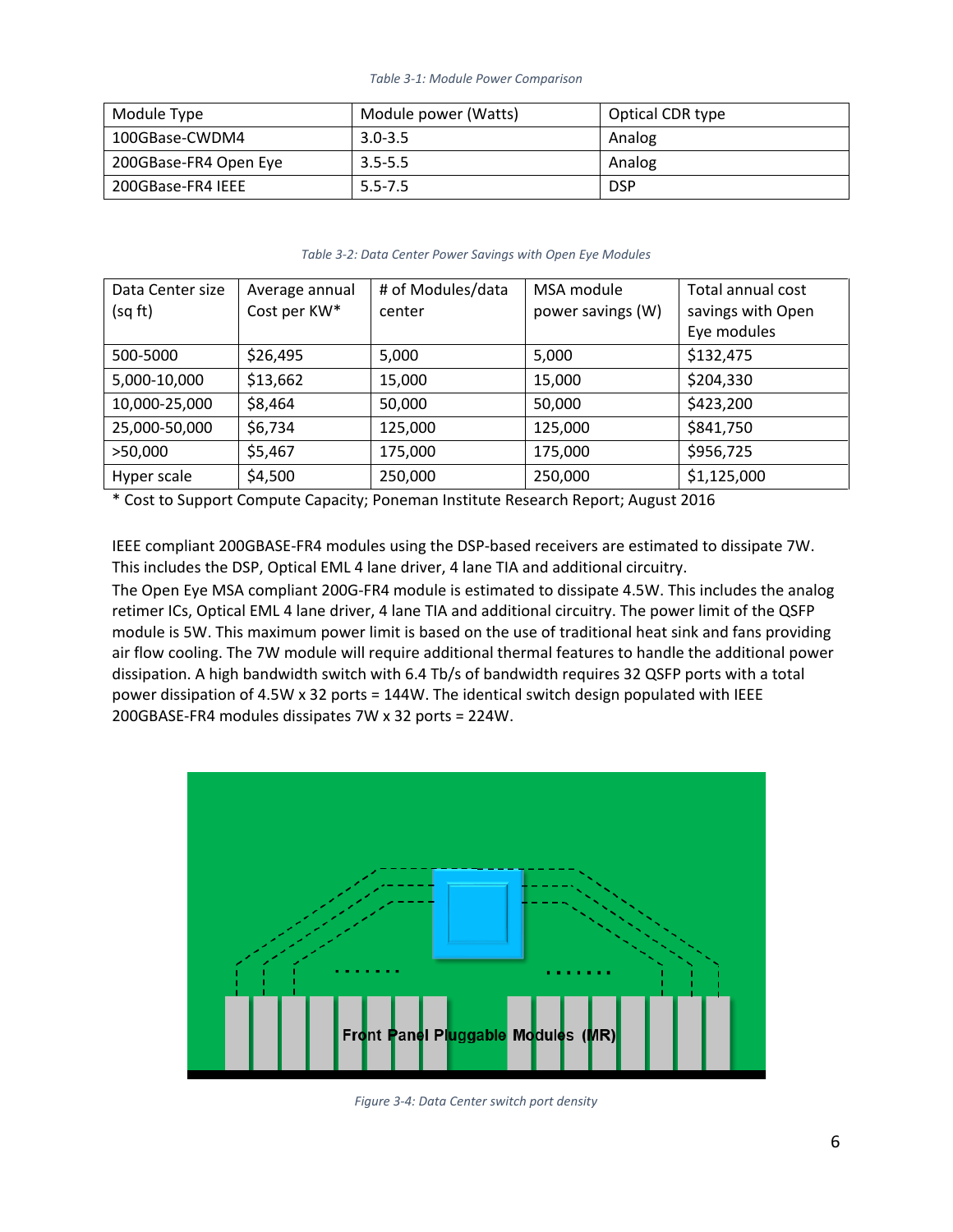#### <span id="page-6-0"></span>3.3 Latency requirements

The latency of a data center connection affects the overall performance of the network. The use of DSP technology in an optical module can add up to .36 us of latency to every link. As optical links replace copper cable connections to the server, the latency of the optical link will become more important and the use of the Open Eye MSA optical module will provide a large latency improvement compared to DSP based modules.

#### <span id="page-6-1"></span>3.4 Open Eye MSA variants

The initial specifications will define interoperability at 50Gbps PAM4 data rates over single-mode fiber (SMF) for Leaf/Spine Interconnects. Future work will include multimode fiber (MMF) connections for Server/MoR/EoR interconnects. Higher speed specifications will be developed to support 100G serial interconnects. Examples of specifications include:

- 1x50Gbps, 4x50Gbps and 8x50Gbps 2 km and 10km over duplex SMF
- 4x50Gbps over parallel single-mode (PSM)
- 1x100Gbps, 4x100Gbps and 8x100Gbps 2 km and 10km over duplex SMF
- 1x50Gbps and 4x50Gbps 100m over MMF

Note: Complete Open Eye Roadmap can be found at openeye-msa.org

#### <span id="page-6-2"></span>3.5 Open Eye Specification Overview

The Open Eye specification covers the following items:

- a) Optical Tx interfaces including Tx launch power, jitter, noise and linearity.
- b) Optical Rx interfaces including Rx input power and stressed receiver sensitivity
- c) Channel characteristics (Link budget)
- d) Fiber specifications

Note: Detailed Open Eye specifications can be found at openeye-msa.org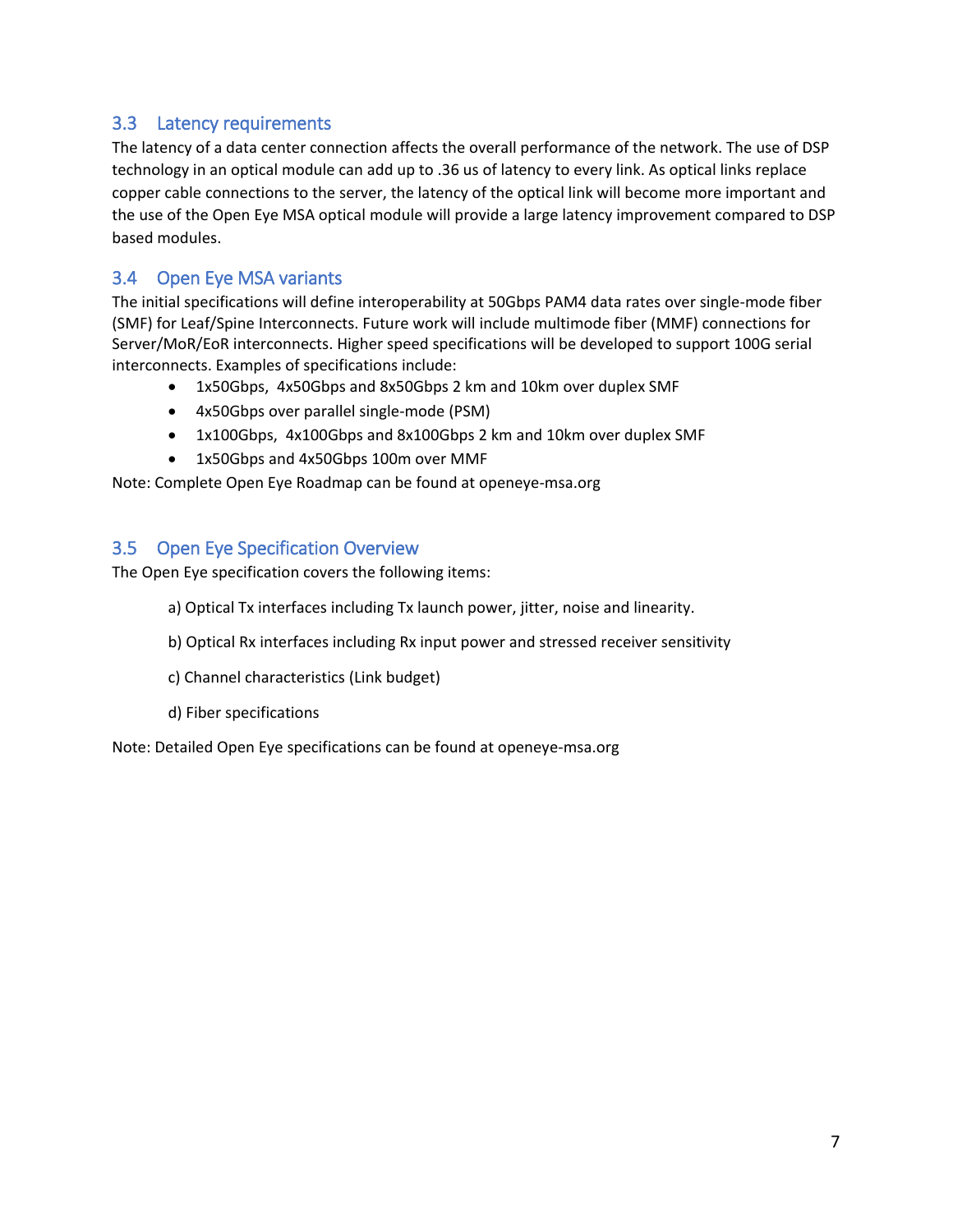A reference diagram showing the design of an Open Eye Optical module and the connections to a host system is shown in [Figure 3-5.](#page-7-1) Retimers are used in both directions of data traffic.



*Figure 3-5: Optical Module Reference Diagram*

#### <span id="page-7-1"></span><span id="page-7-0"></span>3.6 Compatibility with Electrical and Management Specifications

The Open Eye MSA specifications will be compatible with existing optical module Electrical and Management Specifications. Supported specifications include:

- 50GAUI, 100GAUI-2
- 200GAUI-4
- 2x200GAUI-4
- 100GAUI

The electrical interface design is shown in [Figure 3-6.](#page-8-1) This shows a host switch or NIC IC connected to an Open Eye MSA compliant module over a route of 4-8 inches of printed circuit board or up to 1 meter of cabled host. This electrical interface is compliant with IEEE, OIF and Fibre Channel standards.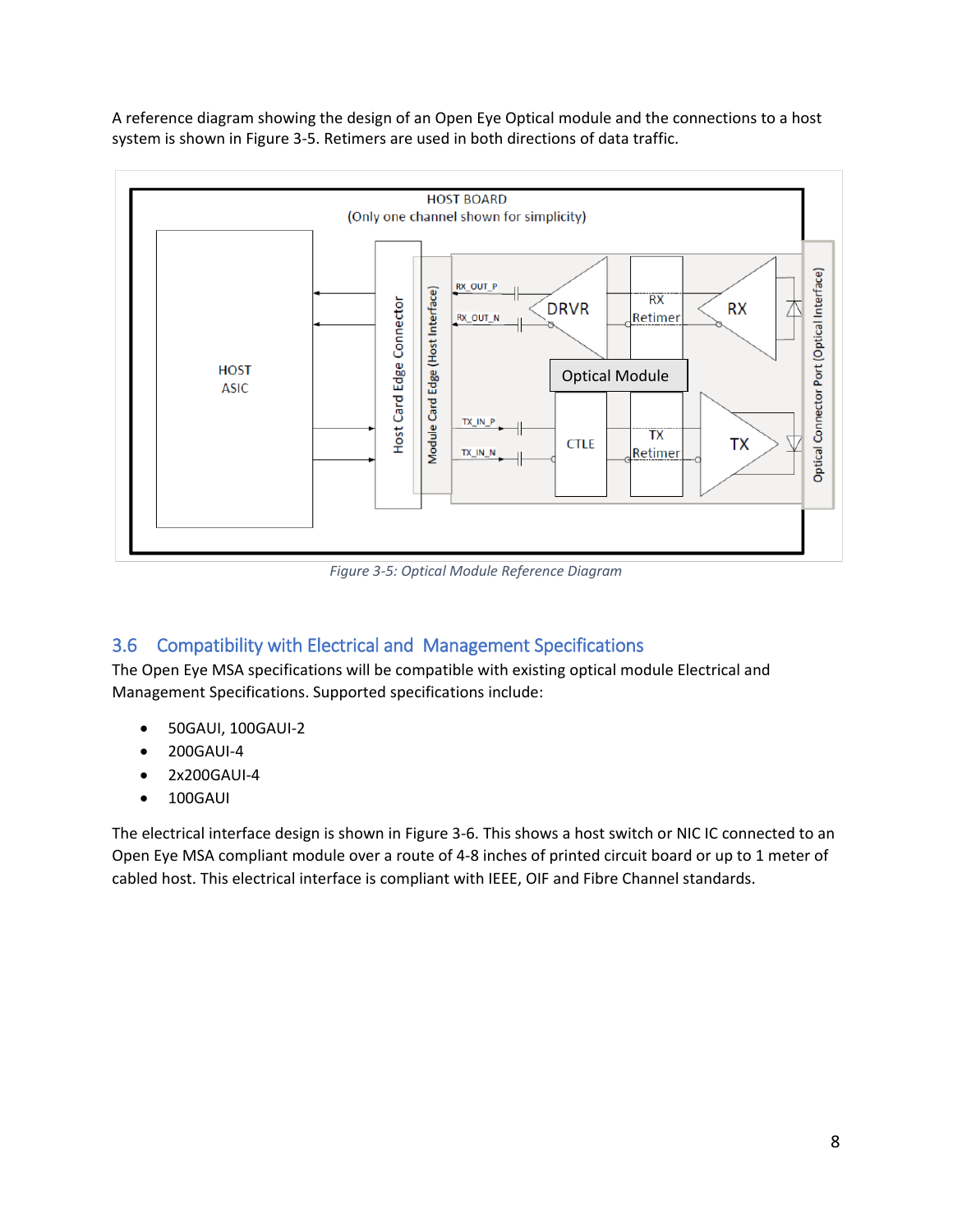

*Figure 3-6: VSR/C2M chip to module electrical interface diagram*

<span id="page-8-1"></span>Management interface support includes:

- SFF-8472 (SFP module types)
- SFF-8636 (QSFP module types)
- CMIS (QSFP-DD, OSFP module types)

#### <span id="page-8-0"></span>3.7 Test/TDECQ issues

Test procedures specified in IEEE documents for PAM4 based optical transmitters have enabled the needed interoperability across multiple module vendors. However, the majority of the burden of system equalization is placed on the module receiver in order to accommodate the widest variety of transmitter performance. This variety of transmitters would include low bandwidth types with minimal preemphasis and others having large over/undershoots and other eye impairments. A complex DSP-based receiver is required to interoperate with this wide range of transmitter performance. The result is high power, increased latency and higher cost optical modules. This higher power, latency and cost has limited the adoption of next generation optical modules in large data center applications.

This has also resulted in a complex test methodology where a transmitter is observed with a virtual equalizing receiver that must be optimized for lowest system level power penalty. If transmitter performance can be restricted to higher quality 'open eyes', both the receiver architecture and transmitter test methods can be simplified. The Open Eye MSA was initiated in response to these data center requirements.

Transmitter dispersion and eye closure quaternary (TDECQ) is a test method developed in the IEEE 802.3bs project to assess the effective power penalty of a transmitter due to inherent eye closure and channel dispersion. Noting the use of a DSP-based receiver as mentioned above, the eye closure is observed using an oscilloscope after passing the signal through a virtual 5-tap feed-forward equalizer. While the TDECQ measurement can be easily executed, optimization of the equalizer tap settings to minimize the TDECQ penalty is considered complex and adds to overall test time. [Figure 3-7](#page-9-1) shows that all 50G SMF modules tested with the TDECQ methodology result in a value of Ceq (equalizer noise gain ) unity or near 0 dB, indicating equalization is not strong. This implies that the module Rx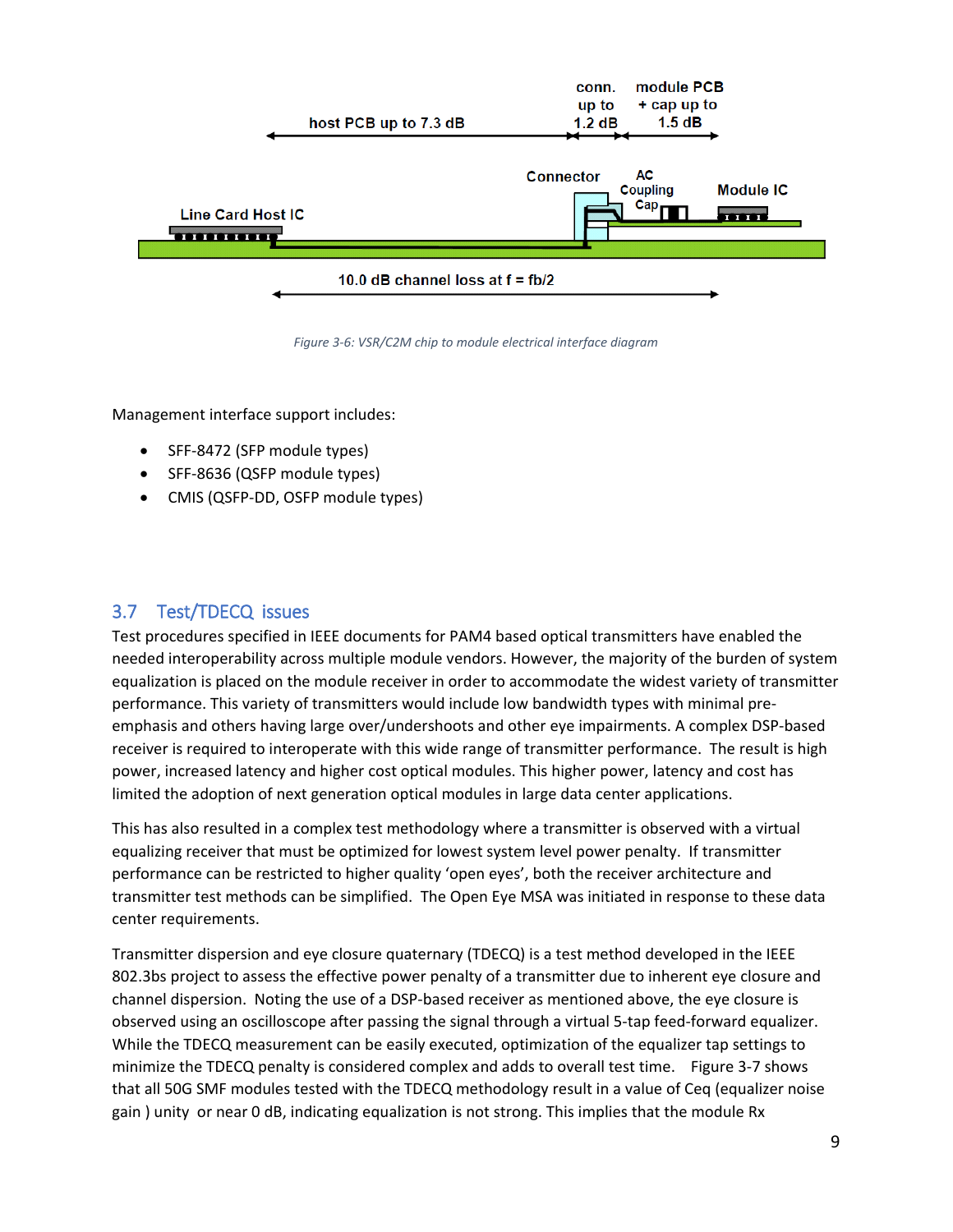complexity and test complexity required by the IEEE TDECQ reference receiver is not required for interoperability in the vast majority of cases.



*Figure 3-7: TDECQ measurement test results*

#### <span id="page-9-1"></span><span id="page-9-0"></span>3.7.1 TDECQ reference receiver

The TDECQ reference receiver complexity, if required in real receivers, results in higher component cost and higher power consumption. In addition it limits implementations using lower cost process technology choices.

Fundamentally, the TDECQ test methodology was specified to allow the use of low bandwidth Optical Tx components and assumes at least 5-tap FFE equalization in the Rx. The use of DSP technology was assumed to be readily available with low cost and low power designs enabled by advances in IC process technology. These advances have not been realized and although DSP enabled systems are being deployed for Coherent optical modules, the cost and power constraints of large data centers have not been achieved.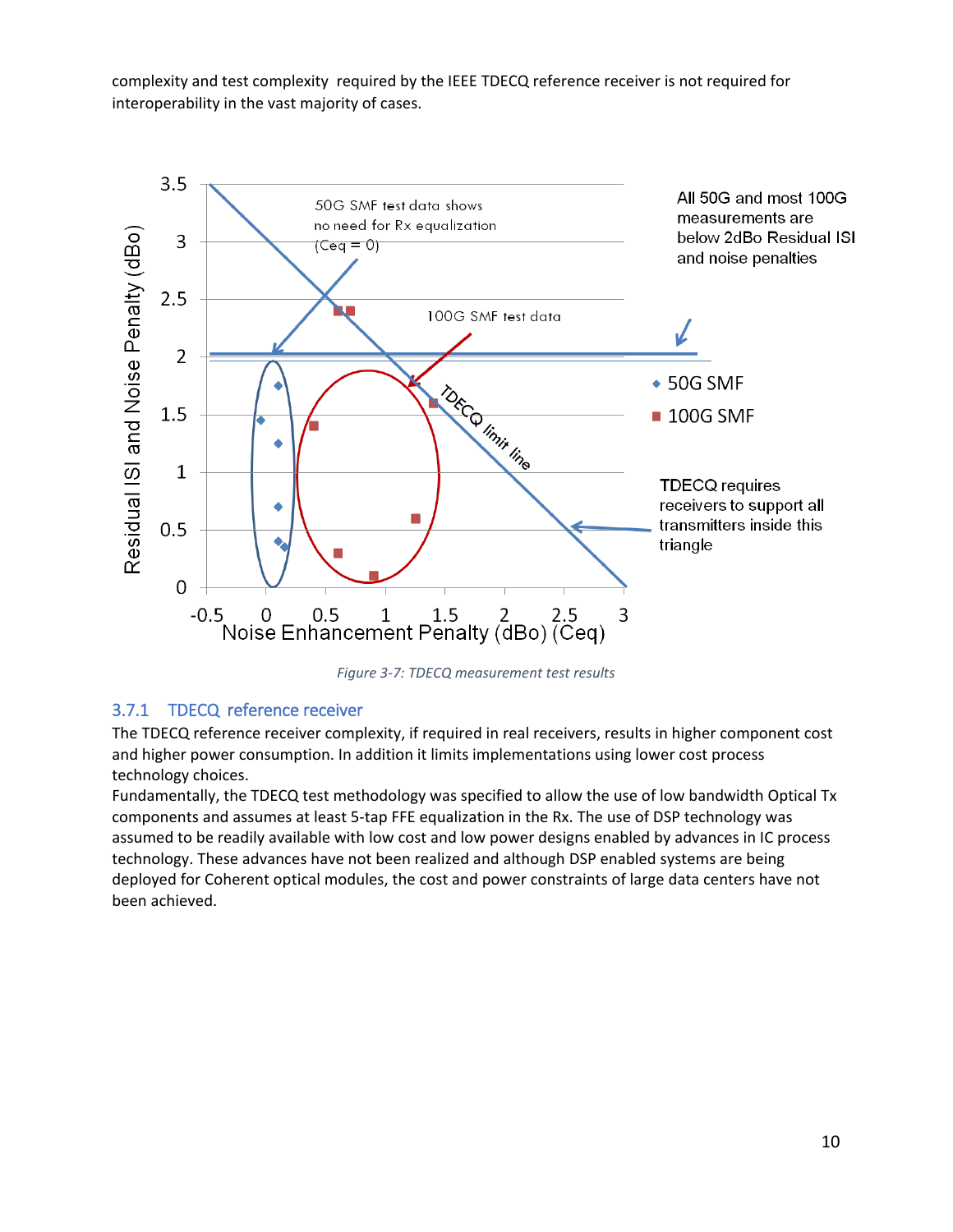

*Figure 3-8: TDECQ measurement test setup*

<span id="page-10-0"></span>

<span id="page-10-1"></span>*Figure 3-9: TDECQ requires optimization of a 5-tap FFE prior to eye analysis. The transmitter signal (yellow) passes through a virtual equalizer and the equalizer output waveform (blue) is measured*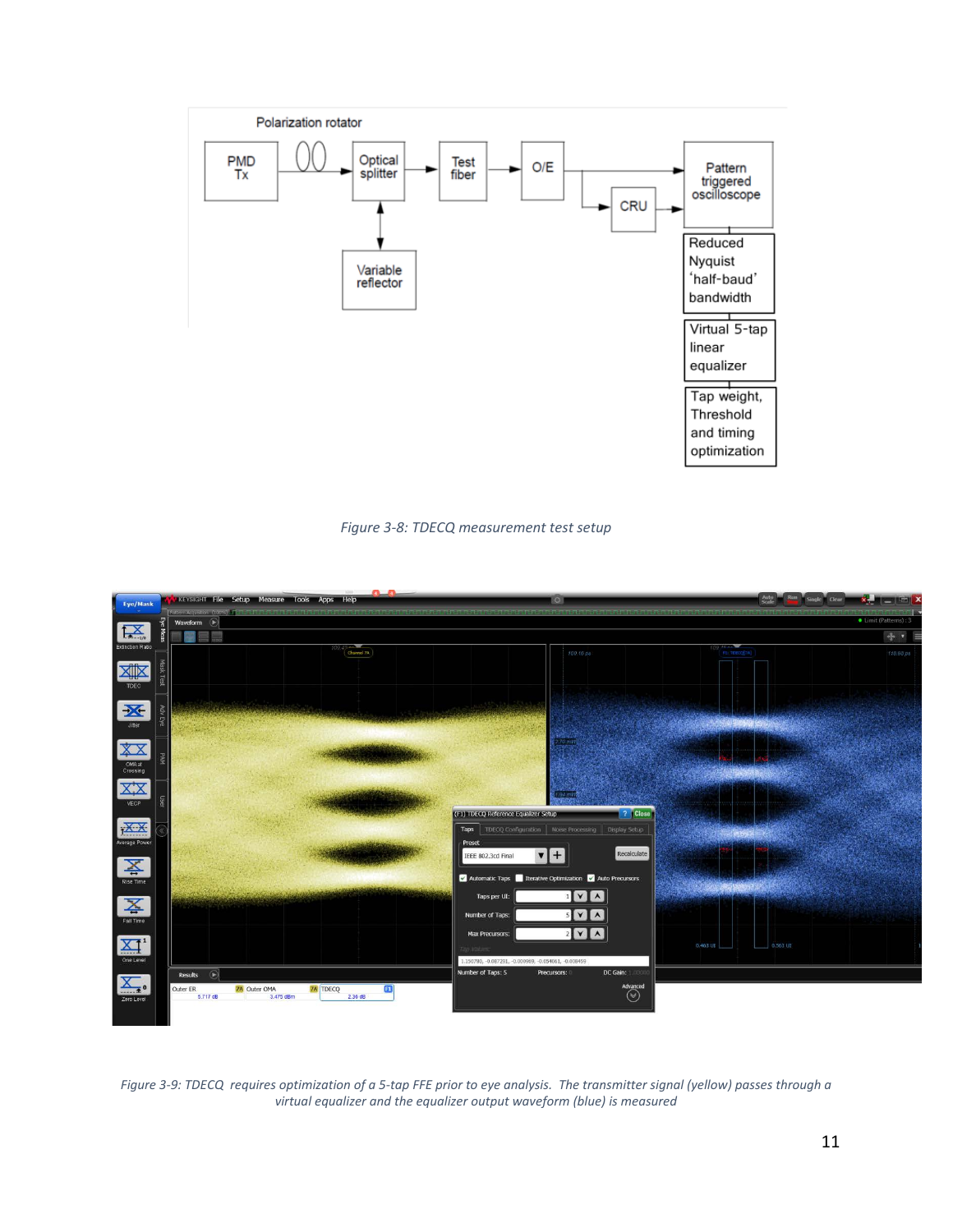#### <span id="page-11-0"></span>3.7.2 Open Eye reference Rx

The Open Eye MSA reference receiver is designed for ease of testing and design. [Figure 3-9](#page-11-1) shows a block diagram of the test setup for the Open Eye Tx output testing and does not include virtual equalization required for TDECQ.



*Figure 3-10: Open Eye MSA Tx test set up*

<span id="page-11-1"></span>The Open Eye approach is based on distributing overall link equalization in a balanced manner between transmitters and receivers allowing for lower power analog implementations. An Open Eye transmitter is required to meet its eye mask without equalization and a receiver is tested based on the worst case transmitter that can achieve the eye mask. A receiver is only required to overcome its own internal impairments and is not expected to compensate for transmitter eye closure and thus can be a simpler, low cost, low power design.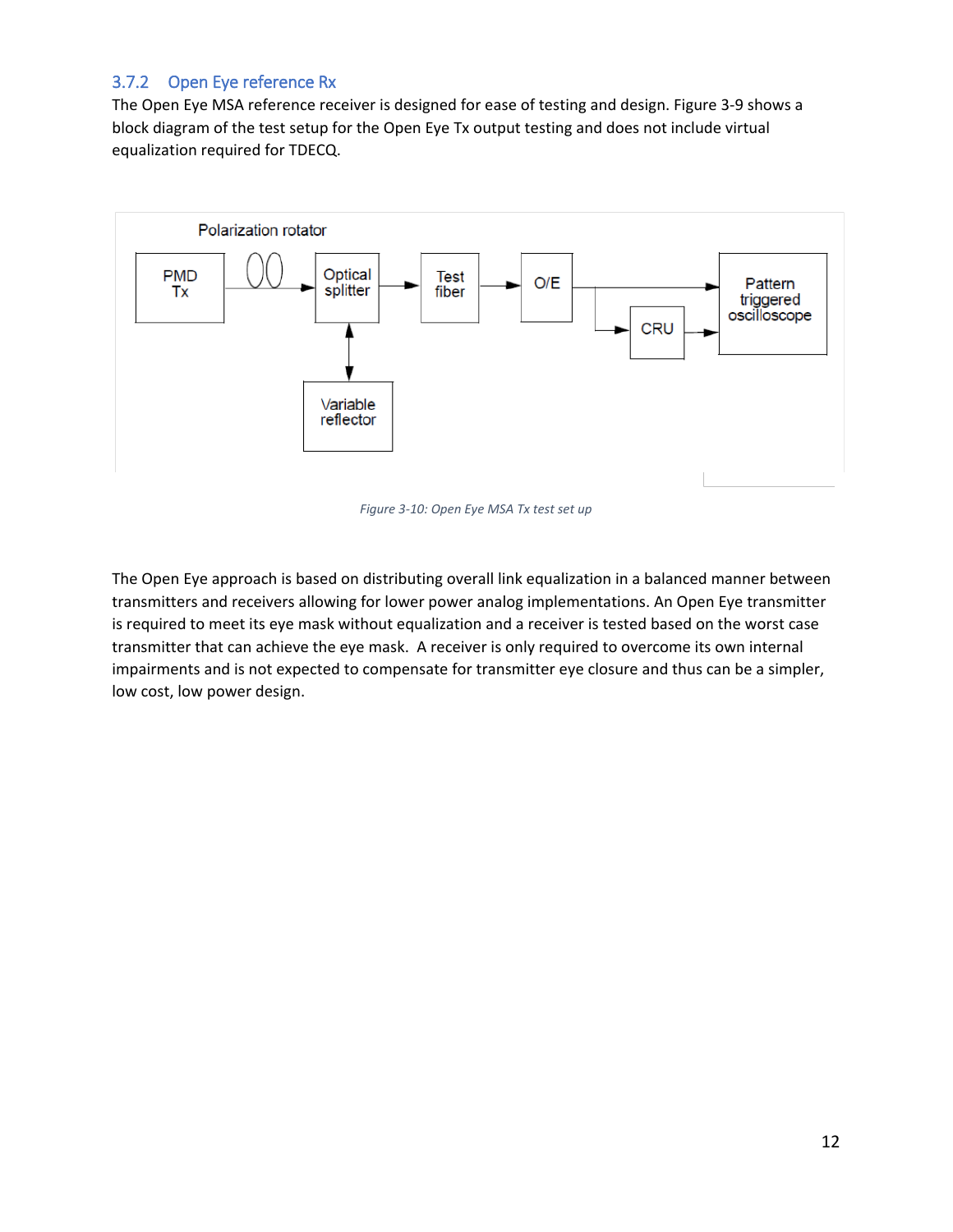

*Figure 3-11: Eye Opening test method*

#### <span id="page-12-2"></span><span id="page-12-0"></span>4 System design

The design of a system supporting the Open Eye MSA for 50G 2km application is shown in [Figure 4-1.](#page-12-3) A feature of the Open Eye MSA is that it will interoperate with the existing IEEE compliant modules if the Tx output is tested to the Open Eye specification.

#### <span id="page-12-1"></span>4.1 Compatibility with IEEE link budget

<span id="page-12-3"></span>

*Figure 4-1: Example using IEEE 200G-FR4 link budget*